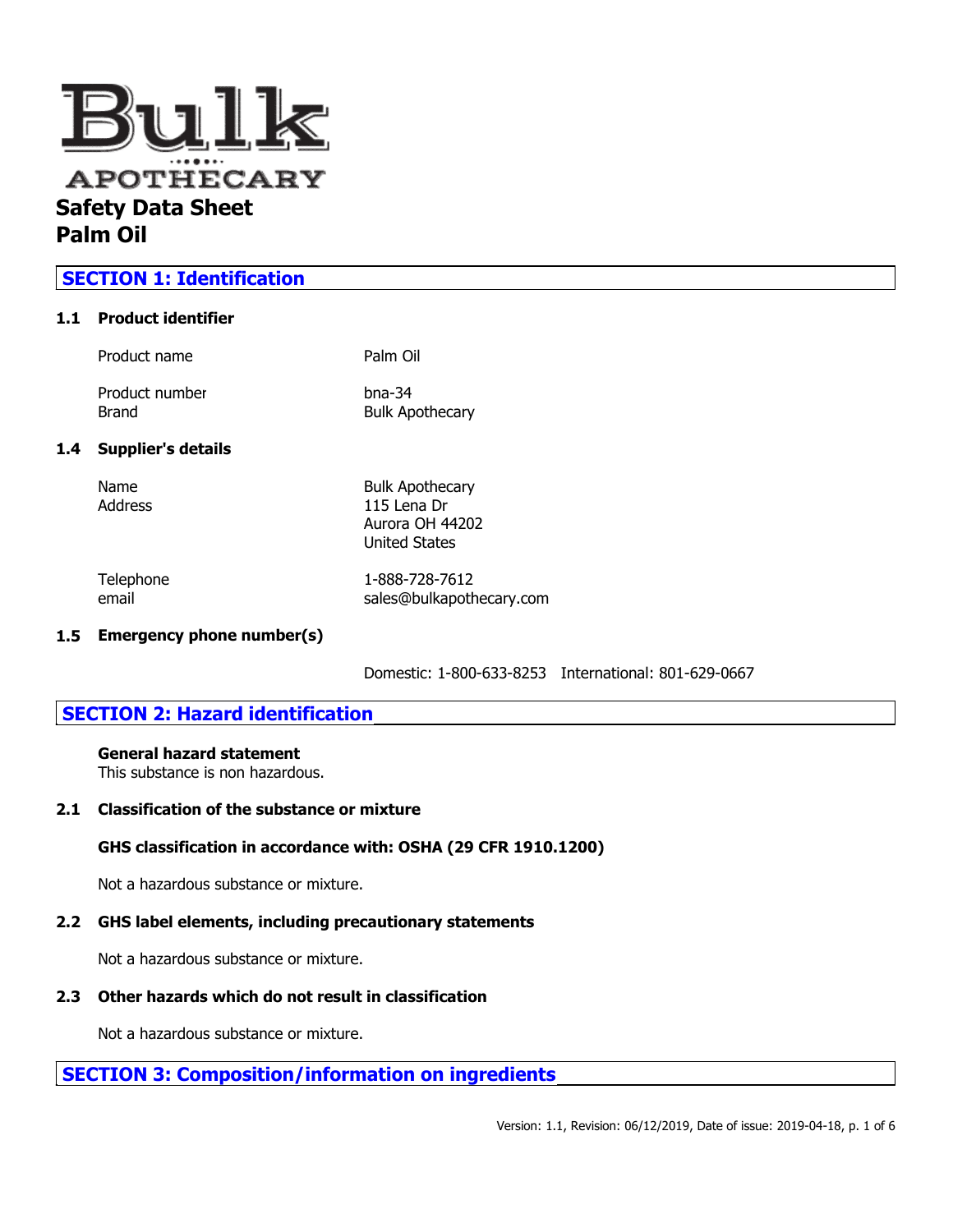#### **3.2 Mixtures**

#### **Components**

# **1. Oil, Palm**

CAS no. 8002-75-3

Concentration 100 % (weight)

# **SECTION 4: First-aid measures**

### **4.1 Description of necessary first-aid measures**

| If inhaled              | If symptomatic, move to fresh air. Get medical attention if symptoms persist.                                                                                                                  |
|-------------------------|------------------------------------------------------------------------------------------------------------------------------------------------------------------------------------------------|
| In case of skin contact | Wash skin with soap and water. Get medical attention promptly if symptoms<br>occur after washing.                                                                                              |
| In case of eye contact  | Any material that contacts the eye should be washed out immediately with<br>water. If easy to do,<br>remove contact lenses. Get medical attention promptly if symptoms occur<br>after washing. |
| If swallowed            | First aid is normally not required. However, if greater than 1/2 liter (pint)<br>ingested, seek medical<br>attention.                                                                          |

### **4.2 Most important symptoms/effects, acute and delayed** Direct contact with eyes may cause temporary irritation. Prolonged or repeated skin contact may cause drying, cracking, or irritation.

**4.3 Indication of immediate medical attention and special treatment needed, if necessary** Treat symptomatically.

## **SECTION 5: Fire-fighting measures**

### **5.1 Suitable extinguishing media**

Water fog. Foam. Dry chemical powder. Carbon dioxide (CO2). Do not use water jet as an extinguisher, as this will spread the fire.

### **5.2 Specific hazards arising from the chemical**

During fire, gases hazardous to health may be formed such as: Carbon oxides. Rags, steel wool, or waste contaminated with this product may spontaneously catch fire if improperly discarded.

#### **5.3 Special protective actions for fire-fighters**

Self-contained breathing apparatus and full protective clothing must be worn in case of fire.

## **SECTION 6: Accidental release measures**

## **6.1 Personal precautions, protective equipment and emergency procedures**

Use standard firefighting procedures and consider the hazards of other involved materials.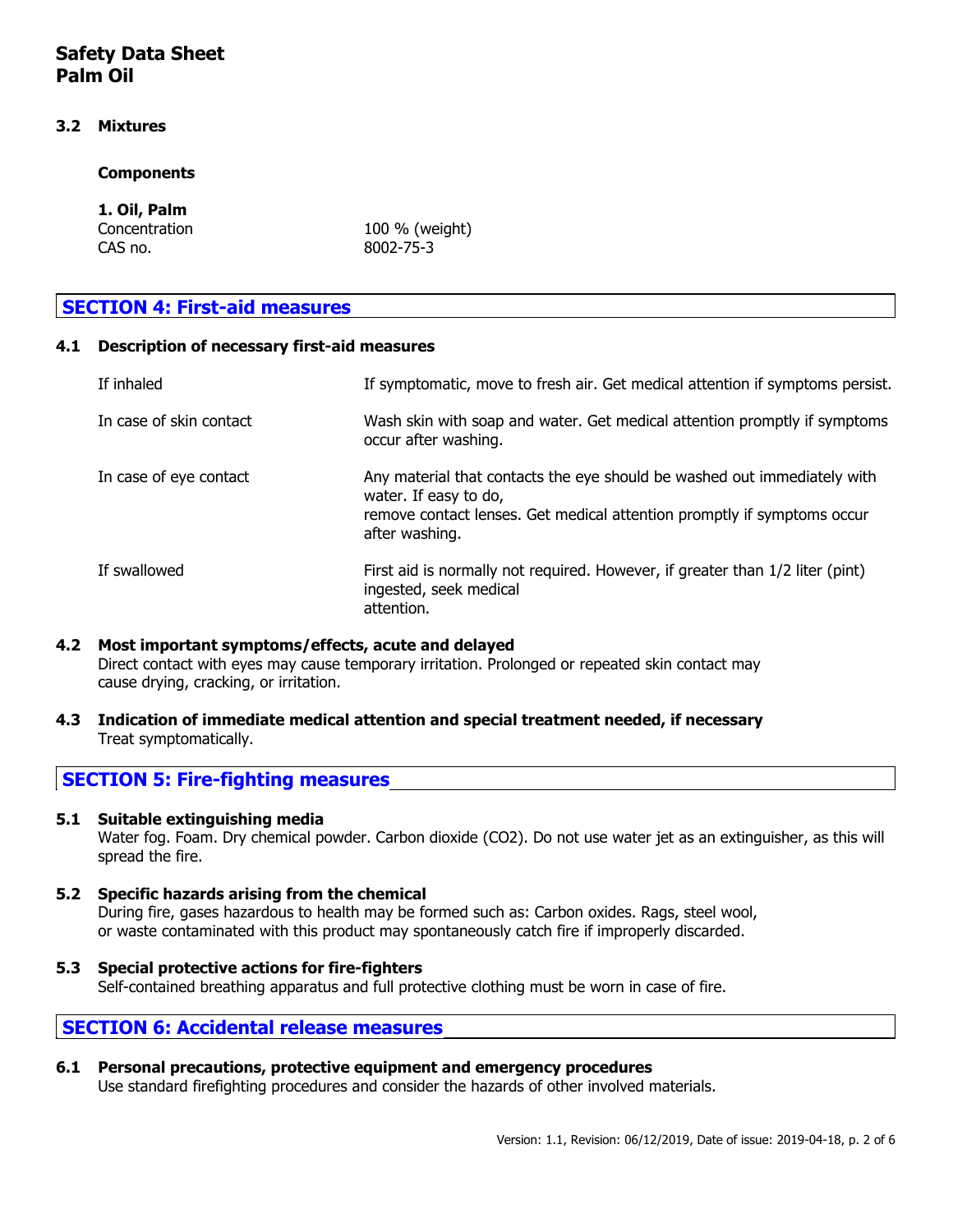### **6.2 Environmental precautions**

Avoid discharge into drains, water courses or onto the ground.

### **6.3 Methods and materials for containment and cleaning up**

Under improper storage or disposal conditions, porous materials such as rags, insulation, or clay containing this material may spontaneously combust.

## **SECTION 7: Handling and storage**

## **7.1 Precautions for safe handling**

Observe good industrial hygiene practices. Proper sanitation with food grade products is essential.

**7.2 Conditions for safe storage, including any incompatibilities** Store in original tightly closed container. Store away from incompatible materials

## **SECTION 8: Exposure controls/personal protection**

### **8.2 Appropriate engineering controls**

Good general ventilation (typically 10 air changes per hour) should be used. Ventilation rates should be matched to conditions. If applicable, use process enclosures, local exhaust ventilation, or other engineering controls to maintain airborne levels below recommended exposure limits. If exposure limits have not been established, maintain airborne levels to an acceptable level. Ensure adequate ventilation, especially in confined areas.

### **8.3 Individual protection measures, such as personal protective equipment (PPE)**

### **Eye/face protection**

If contact is likely, safety glasses with side shields are recommended.

### **Skin protection**

Not normally needed. Protective gloves are recommended.

### **Body protection**

Not normally needed. Wear suitable protective clothing.

## **SECTION 9: Physical and chemical properties**

#### **Information on basic physical and chemical properties**

| Appearance/form (physical state, color, etc.)<br>Odor | Yellowish white solid<br>Faint fatty |
|-------------------------------------------------------|--------------------------------------|
| Odor threshold                                        |                                      |
| pH                                                    |                                      |
| Melting point/freezing point                          |                                      |
| Initial boiling point and boiling range               |                                      |
| Flash point                                           | 323.0 °F (161.7 °C)                  |
| Evaporation rate                                      |                                      |
| Flammability (solid, gas)                             |                                      |
| Upper/lower flammability limits                       |                                      |
| Vapor pressure                                        |                                      |
| Vapor density                                         |                                      |
| Relative density                                      |                                      |
| Solubility(ies)                                       |                                      |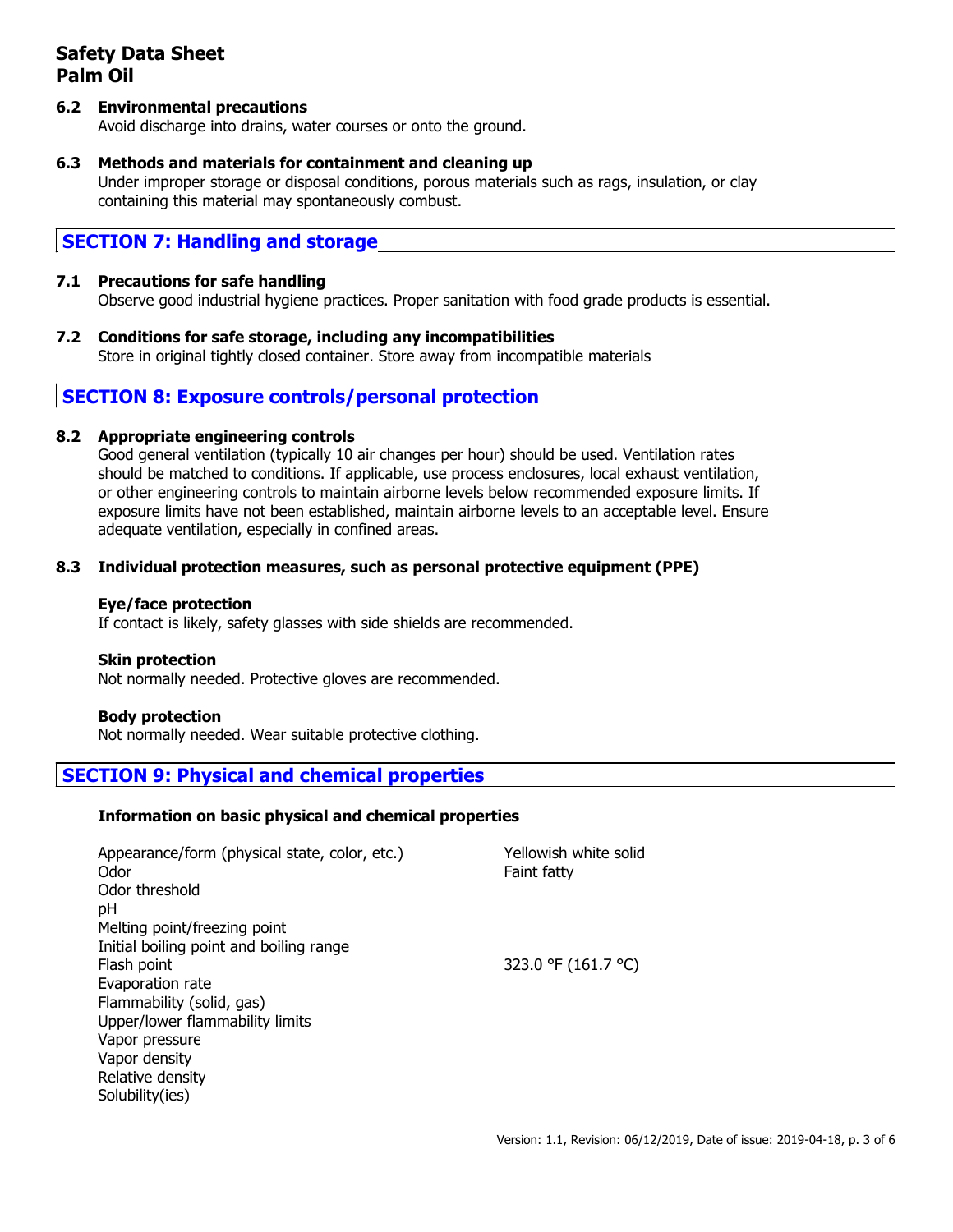Partition coefficient: n-octanol/water Auto-ignition temperature 600 °F (315.56 °C) Decomposition temperature Viscosity Explosive properties Oxidizing properties

## **SECTION 10: Stability and reactivity**

#### **10.1 Reactivity**

The product is stable and non-reactive under normal conditions of use, storage and transport

### **10.2 Chemical stability**

Material is stable under normal conditions.

#### **10.3 Possibility of hazardous reactions**

High surface area exposure to oxygen can result in polymerization and release of heat. No dangerous reaction known under conditions of normal use.

#### **10.4 Conditions to avoid**

Exposure to heat and contact with sources of ignition. High surface area exposure to oxygen can result in polymerization and release of heat.

#### **10.5 Incompatible materials**

Strong oxidizing agents.

#### **10.6 Hazardous decomposition products**

No hazardous decomposition products are known, when stored properly.

## **SECTION 11: Toxicological information**

#### **Information on toxicological effects**

#### **Acute toxicity**

Excessive inhalation of oil mist may affect the respiratory system. Oil mist is classified as a nuisance particulate by ACGIH.

#### **Skin corrosion/irritation**

Prolonged or repeated skin contact may cause drying, cracking, or irritation. Sensitive individuals may experience dermatitis after long exposure of oil on skin.

#### **Serious eye damage/irritation**

Direct contact with eyes may cause temporary irritation.

#### **Respiratory or skin sensitization**

Excessive inhalation of oil mist may affect the respiratory system. Oil mist is classified as a nuisance particulate by ACGIH.

#### **Germ cell mutagenicity**

No data available to indicate product or any components present at greater than 0.1% are mutagenic or genotoxic.

#### **Carcinogenicity**

Not classified.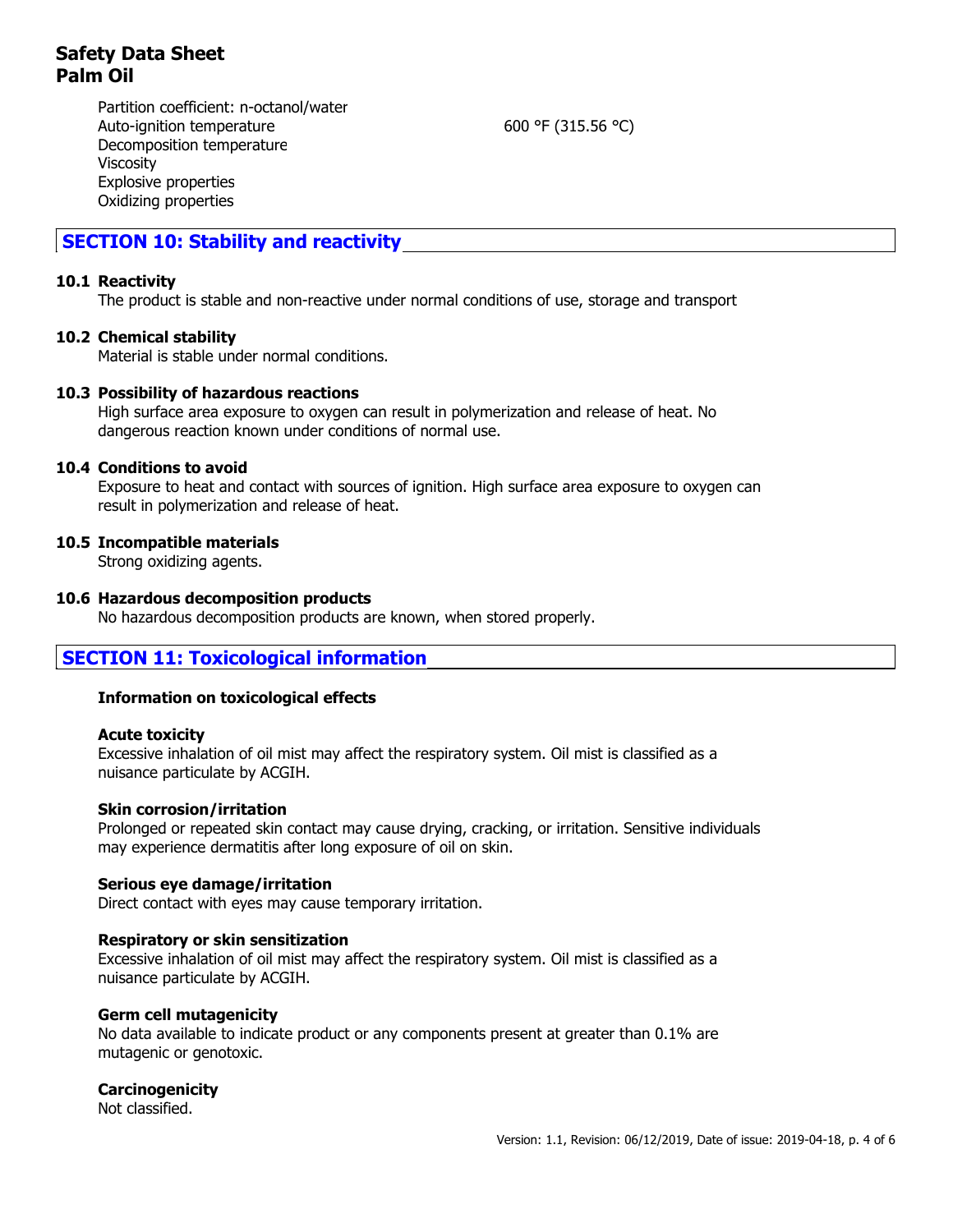#### **Reproductive toxicity**

This product is not expected to cause reproductive or developmental effects.

# **STOT-single exposure**

Not classified.

#### **STOT-repeated exposure** Not classified.

**Aspiration hazard** Not an aspiration hazard.

## **SECTION 12: Ecological information**

#### **Toxicity**

Not expected to be harmful to aquatic organisms.

#### **Persistence and degradability**

No data available.

**Bioaccumulative potential**

No data available.

**Mobility in soil**

No data available.

### **SECTION 13: Disposal considerations**

#### **Disposal of the product**

Collect and reclaim or dispose in sealed containers at licensed waste disposal site. Dispose of contents/container in accordance with local/regional/national/international regulations. When this product as supplied is to be discarded as waste, it does not meet the definition of a RCRA waste under 40 CFR 261.

#### **Disposal of contaminated packaging**

Empty containers should be taken to an approved waste handling site for recycling or disposal. Since emptied containers may retain product residue, follow label warnings even after container is emptied.

#### **Waste treatment**

Dispose of in accordance with local regulations. Empty containers or liners may retain some product residues. This material and its container must be disposed of in a safe manner (see: Disposal instructions).

## **SECTION 14: Transport information**

#### **DOT (US)**

Not regulated as dangerous goods.

#### **IMDG**

Not regulated as dangerous goods.